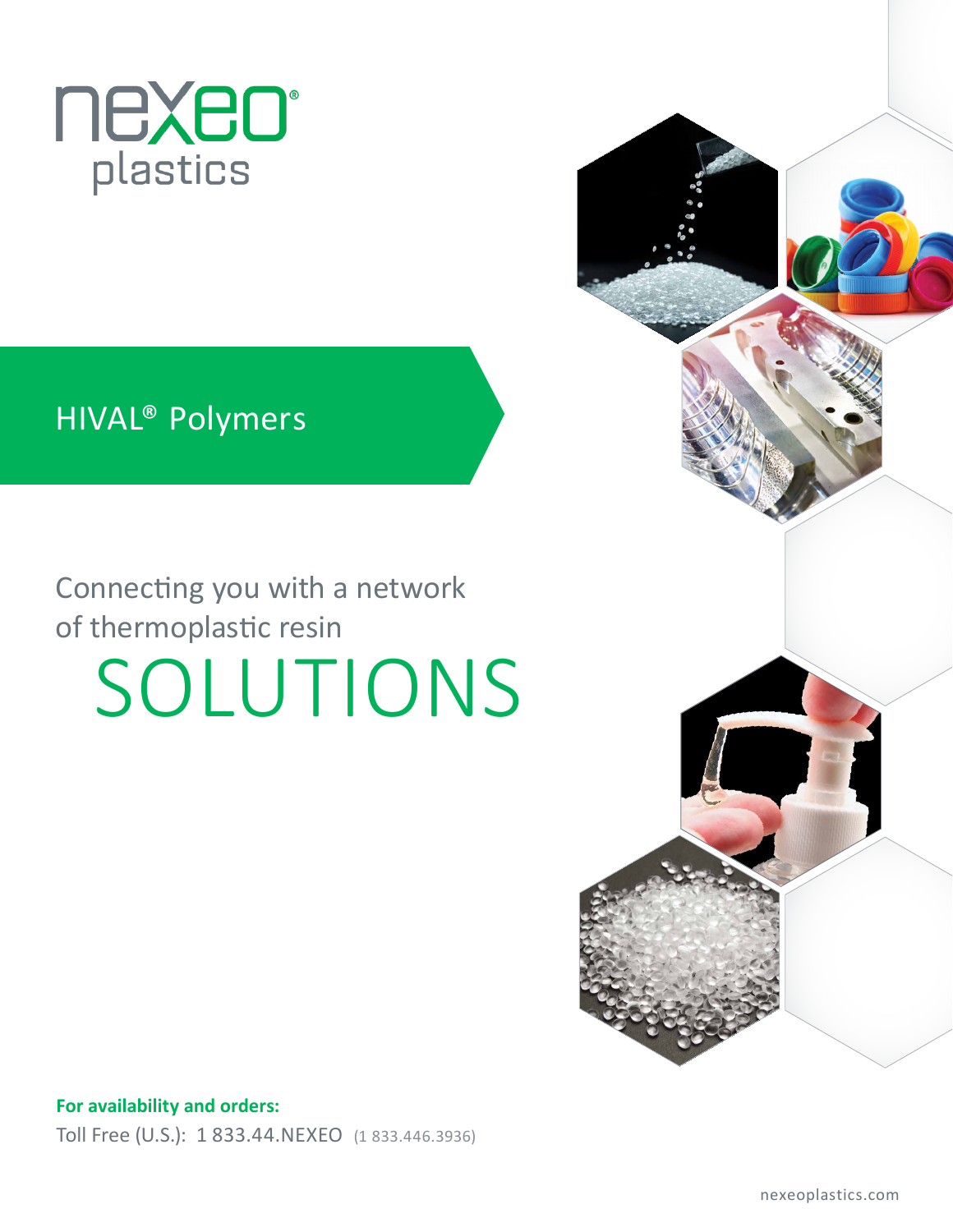We Carry a Full Portfolio of HIVAL® Polymer Products for all Your Applications

Multiple grades of polypropylene, polyethylene, polystyrene and ABS Property-driven materials including clarified, low-water carryover, nucleated and anti-stat

Readily available for blow molding, extrusion, injection molding and rotational molding

### **POLYETHYLENE**

|              | <b>GRADE</b>                  | <b>MFR</b>     | <b>DENSITY</b> | <b>ADDITIVES (*)</b>                  | <b>FDA</b> | <b>APPLICATIONS</b>                          |
|--------------|-------------------------------|----------------|----------------|---------------------------------------|------------|----------------------------------------------|
|              |                               | $g/10$ min     |                |                                       |            |                                              |
| <b>HDPE</b>  | PE HD 507051                  | 6.5            | 0.953          |                                       | Y          | Injection, Pail                              |
| <b>HDPE</b>  | PE HD 506060                  | 8              | 0.965          |                                       | Υ          | Injection, Crate                             |
| <b>HDPE</b>  | PE HD 511051                  | 12             | 0.951          |                                       | Υ          | Injection                                    |
| <b>HDPE</b>  | PE HD 521054                  | 20             | 0.954          |                                       | Υ          | Injection                                    |
| <b>HDPE</b>  | PE HD 534050                  | 33             | 0.952          |                                       | Υ          | Injection                                    |
| <b>HDPE</b>  | PE HDBM 5000950               | 10 HLMI        | 0.95           |                                       | Υ          | HLMI, Sheet and Large Part, Phillips Process |
| <b>HDPE</b>  | PE HDBM 5000950U              | 10 HLMI        | 0.95           |                                       | Y          | HLMI, Sheet and Large Part, Unipol Process   |
| <b>HDPE</b>  | PE HDBM 5000951<br><b>HMW</b> | 10 HLMI        | 0.951          |                                       | Υ          | <b>HMW Film Grade</b>                        |
| <b>HDPE</b>  | PE HDBM 500354                | 0.35           | 0.954          |                                       | Υ          | Blow Molding, Phillips Process               |
| <b>HDPE</b>  | PE HDBM 500354 AS             | 0.35           | 0.954          | Anti-Stat                             | Υ          |                                              |
| <b>HDPE</b>  | PE HDBM 500354U               | 0.3            | 0.955          |                                       | Υ          | Blow Molding, Unipol Process                 |
| <b>HDPE</b>  | PE HDBM 500860                | 0.8            | 0.96           |                                       | Υ          | Homopolymers Blow Molding, Sheet, Dairy      |
| LDPE         | PE LD 300218                  | 0.25           | 0.918          | Barefoot Or With Slip And AB packages | Y          | Heavy Duty Blown Film                        |
| LDPE         | PE LD 300721                  | 0.7            | 0.921          | Barefoot Or With Slip And AB packages | Υ          | Heavy Duty Blown Film                        |
| <b>LDPE</b>  | PE LD FL20 020                | $\overline{2}$ | 0.92           | Tubular, Barefoot                     | Υ          | Liner, Blown and Cast Film                   |
| LDPE         | PE LD FL20 020 AC             | $\overline{2}$ | 0.92           | Autoclave, Barefoot                   | Υ          | Clarity, Blown and Cast Film                 |
| LDPE         | PE LD FL20 020 TC             | $\overline{2}$ | 0.923          | Tubular, Barefoot                     | Υ          | Clarity, Blown and Cast Film                 |
| <b>LDPE</b>  | PE LD FL20 020 OH AC          | $\overline{2}$ | 0.92           | Autoclave, Antiblock                  | Υ          | Premium Clarity, Blown and Cast Film         |
| <b>LDPE</b>  | PE LD FL20 020 AC MM          | $\overline{2}$ | 0.92           | Autoclave, Slip and Antiblock         | Υ          | Clarity, Blown and Cast Film                 |
| LDPE         | PE LD FL19 095                | 10             | 0.919          |                                       | Υ          | Blow and Injection Molding                   |
| LDPE         | PE LD 302421                  | 24             | 0.921          |                                       | Υ          | Injection Molding/Compounding                |
| LDPE         | PE LD 340022                  | 40             | 0.922          |                                       | Υ          | Injection Molding/Compounding                |
| LLDPE        | PE LLD FLLB19 0095 NAT        | 1              | 0.919          | Barefoot Or With Slip And AB packages | Y          | Film, Butene                                 |
| LLDPE        | PE LLD FLLB19 0095 MM 1       |                | 0.919          | Medium Slip, Medium Block             | Υ          | Film, Butene                                 |
| <b>LLDPE</b> | PE LLD FLLB19 0095 OH         | 1              | 0.919          | 0 Slip/ High Antiblock                | Υ          | Film, Butene                                 |
| LLDPE        | PE LLD FLLH18 010             | $\mathbf{1}$   | 0.919          | Barefoot Or With Slip And AB packages | Υ          | Film, Hexene                                 |
| LLDPE        | PE LLD FLLH18 010 MM          | $\mathbf{1}$   | 0.919          | Medium Slip, Medium Block             | Υ          | Film, Hexene                                 |
| LLDPE        | PE LLD FLLH18 010 HH          | $\mathbf{1}$   | 0.919          | High Slip, High Block                 | Υ          | Film, Hexene                                 |
| LLDPE        | PE LLD FLLB19 020 NAT         | $\overline{2}$ | 0.918          |                                       | Y          | Film, Butene                                 |
| LLDPE        | PE LLD 102024 NAT PWD         | 20             | 0.924          | Granular, Powder                      | Υ          | Injection/Compounding                        |
| <b>LLDPE</b> | PE LLD 102024 NAT             | 20             | 0.924          |                                       | Y          | Injection                                    |
| LLDPE        | PE LLD 150025                 | 50             | 0.926          |                                       | Υ          | Injection                                    |
| <b>LLDPE</b> | PE LLD 105056 NAT PWD         | 50             | 0.926          | Granular, Powder                      | Y          | Compounding                                  |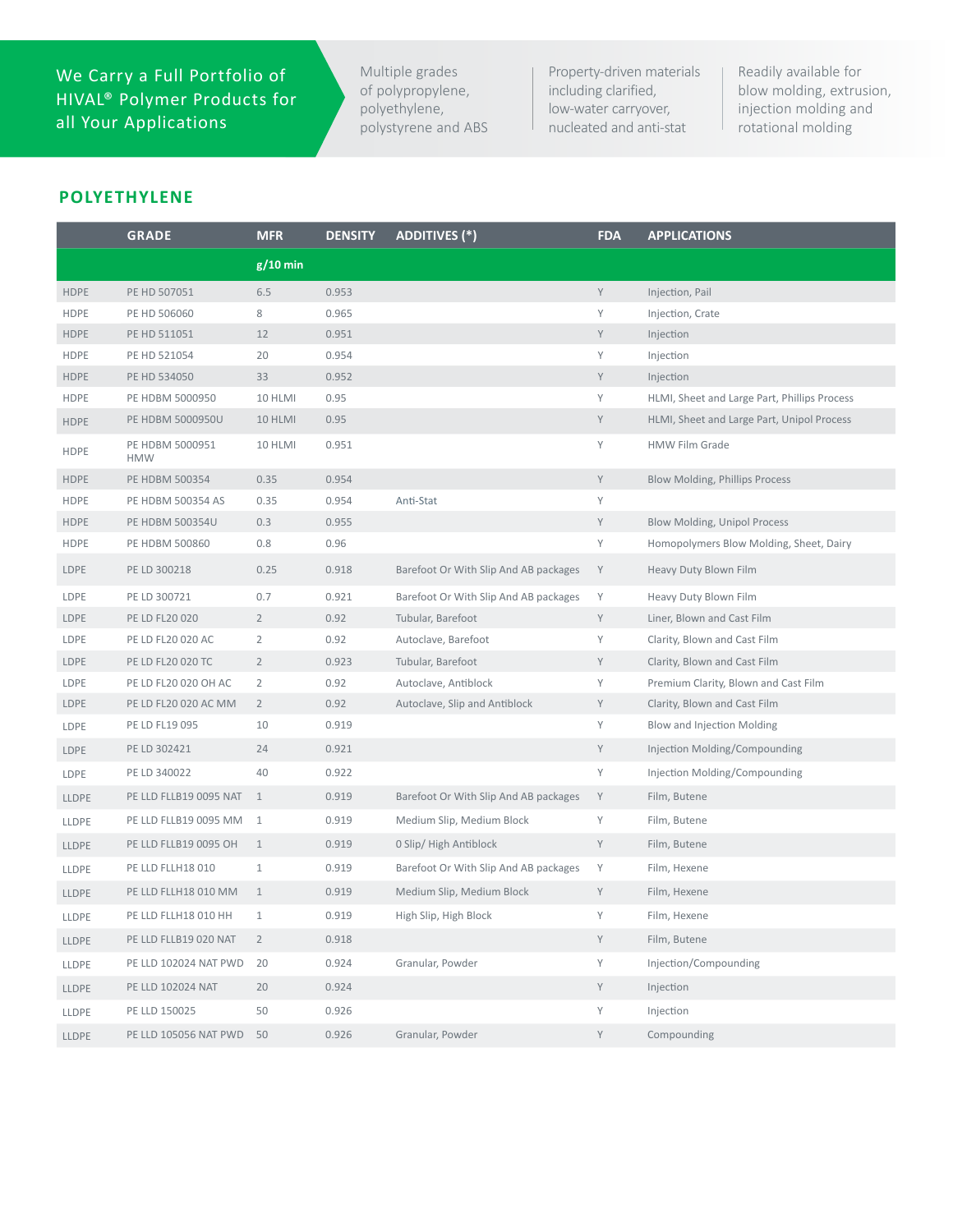### **POLYPROPYLENE**

|            | <b>GRADE</b> | <b>MFR</b>     | <b>FLEX MOD</b> | <b>IZOD</b>  | <b>ADDITIVES (*)</b> | <b>FDA</b>  | <b>APPLICATIONS</b>                        |
|------------|--------------|----------------|-----------------|--------------|----------------------|-------------|--------------------------------------------|
|            |              | $g/10$ min     | psi             | ft·lb/in     |                      |             |                                            |
|            | 24007        | 0.5            | 240,000         | $\ast$       |                      | Y           | Extrustion / Injection                     |
|            | 2403LW       | $\mathbf{3}$   | 240,000         | $\ast$       | <b>LWC</b>           | Y           | Extrusion / Injection; Film; Fiber; Tape   |
|            | 2403         | 3              | 240,000         | $\ast$       |                      | Υ           | Extrusion / Injection; Straw Grade         |
|            | 2405         | $\overline{4}$ | 210,000         | $\ast$       |                      | $\mathbb N$ | Extrusion / Injection; Straw Grade; BOPP   |
| HP         | 2405AS       | 5              | 240,000         | $\ast$       | AS                   | Y           | Extrusion / Injection; Straw Grade         |
|            | 2412         | 12             | 235,000         | $\ast$       |                      | Y           | Injection; General Purpose                 |
|            | 2420         | 20             | 235,000         | $\ast$       |                      | Υ           | Injection; General Purpose                 |
|            | 2420NA       | 20             | 260,000         | $\ast$       | N; AS                | Y           | Injection; General Purpose                 |
|            | 2425SF       | 25             | 232,000         | $\ast$       |                      | Υ           | Injection; Fiber                           |
|            | 2435         | 35             | 170,000         | $\ast$       |                      | Y           | Injection; General Purpose                 |
|            | 2435NA       | 35             | 200,000         | $\ast$       | N; AS                | Υ           | Injection; General Purpose                 |
|            |              | $g/10$ min     | psi             | ft·lb/in     |                      |             |                                            |
|            | 26007        | 0.5            | 170,000         | NB           |                      | Y           | Extrustion / Injection, Sheet, Film        |
|            | 2608HI       | 10             | 158,000         | $\mathsf{3}$ |                      | $\mathsf N$ | Injection; Medium Impact                   |
|            | 2610         | 10             | 232,000         | 1.8          |                      | Υ           | Injection; General Purpose                 |
|            | 2610HI       | 10             | 160,000         | 2.3          | AS                   | Y           | Injection; Medium Impact                   |
|            | 2612NB       | 12             | 165,000         | NB           | N; AS                | Υ           | Injection, High Impact                     |
| CP         | 2620         | 20             | 160,000         | $2^{\circ}$  |                      | Y           | Injection; General Purpose                 |
|            | 2620NB       | 20             | 145,000         | NB           |                      | Y           | Injection; High Impact / No Break          |
|            | 2630NB       | 30             | 130,000         | <b>NB</b>    | $\mathbb N$          | Y           | Injection, High Impact                     |
|            | 2635         | 35             | 155,000         | 1.8          |                      | Υ           | Injection; General Purpose                 |
|            | 2650         | 50             | 180,000         | 1.6          |                      | Y           | Injection; High Flow                       |
|            |              | $g/10$ min     | psi             | ft·lb/in     |                      |             |                                            |
|            | 2502NX       | $2^{\circ}$    | 150,000         | $\ast$       | $\mathsf C$          | Y           | Extrusion/Thermoforming/Injection; Clarity |
| <b>RCP</b> | 2512NX       | 12             | 160,000         | $\ast$       | $\mathsf C$          | Υ           | Injection; Clarity                         |
|            | 2535NX       | 35             | 170,000         | $\ast$       | $\mathsf C$          | Y           | Injection; Clarity                         |
|            | 2572NX       | 80             | 155,000         | $\ast$       | $\mathsf{C}$         | Υ           | Injection; Clarity                         |

\* LW = Low Water

\* N = Nucleated

\* AS = Anti-Stat

\* C =Clarified NX8000